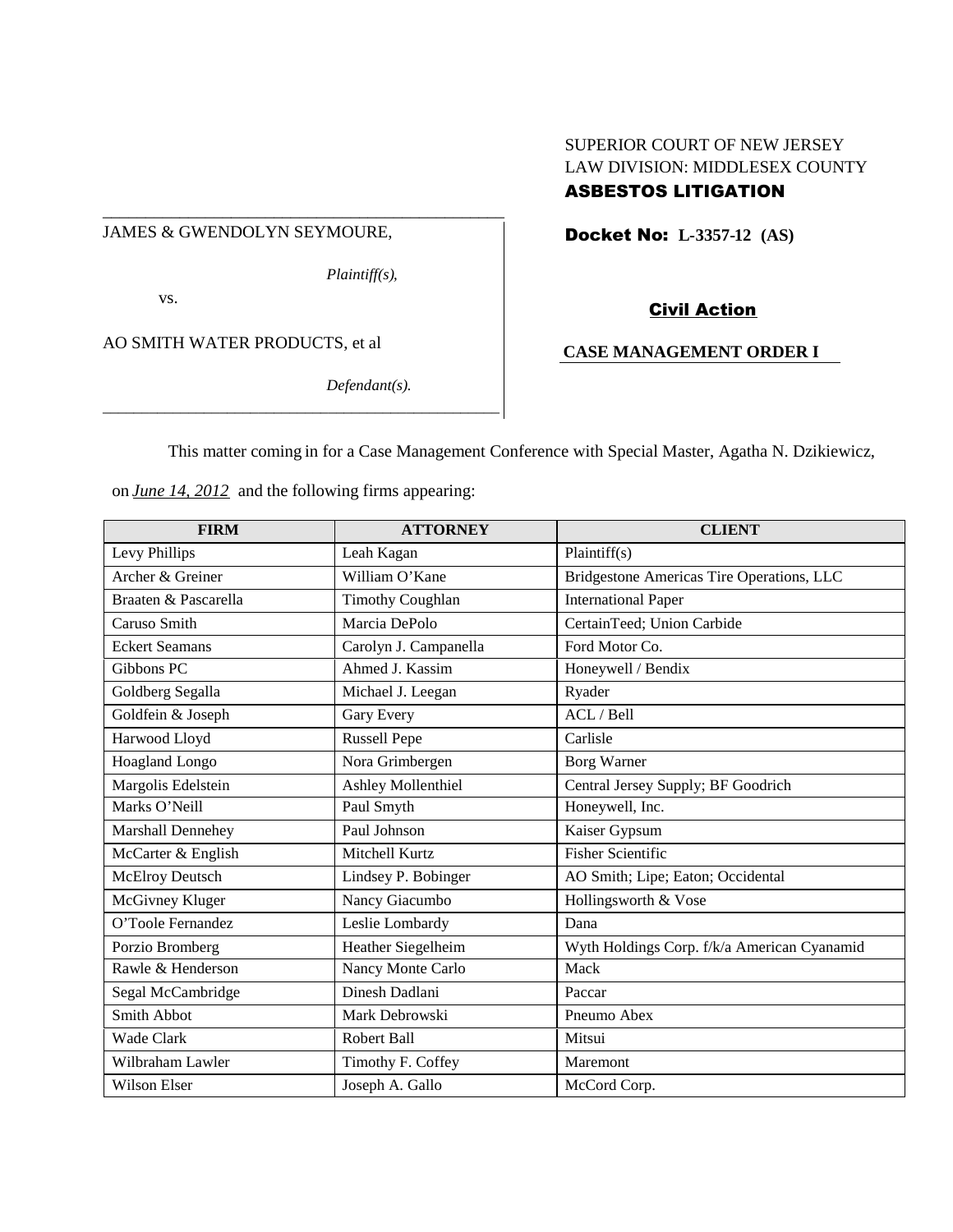IT IS on this **15th** day of **June, 2012** *effective from the conference date;*

ORDERED as follows:

Counsel receiving this Order through computerized electronic medium (E-Mail) shall be deemed by the court to have received a copy of the filed original court document. Any document served pursuant to this Order shall be deemed to be served by mail pursuant to *R*.1:5-2.

Defense counsel shall notify plaintiffs' counsel within thirty (30) days of the date of this Order if their client was incorrectly named in the Complaint. Counsel may be barred from raising this defense at a later time for failure to comply.

# **DISCOVERY**

| August 31, 2012   | Plaintiff shall serve answers to wrongful death interrogatories by this date.                                                                                                                               |
|-------------------|-------------------------------------------------------------------------------------------------------------------------------------------------------------------------------------------------------------|
| July 6, 2012      | Defendants shall serve answers to standard interrogatories by this date.                                                                                                                                    |
| July 31, 2012     | Plaintiff shall propound supplemental interrogatories and document requests by<br>this date.                                                                                                                |
| August 31, 2012   | Defendants shall serve answers to supplemental interrogatories and document<br>requests by this date.                                                                                                       |
| July 31, 2012     | Defendants shall propound supplemental interrogatories and document requests<br>by this date.                                                                                                               |
| August 31, 2012   | Plaintiff shall serve answers to supplemental interrogatories and document<br>requests by this date.                                                                                                        |
| December 31, 2012 | Fact discovery, including depositions, shall be completed by this date. Plaintiff's<br>counsel shall contact the Special Master within one week of this deadline if all<br>fact discovery is not completed. |
| January 31, 2013  | Depositions of corporate representatives shall be completed by this date.                                                                                                                                   |

### **EARLY SETTLEMENT**

February 8, 2013 Settlement demands shall be served on all counsel and the Special Master by this date.

### **SUMMARY JUDGMENT MOTION PRACTICE**

February 22, 2013 Summary judgment motions limited to product identification issues shall be filed no later than this date.

 $\_$  ,  $\_$  ,  $\_$  ,  $\_$  ,  $\_$  ,  $\_$  ,  $\_$  ,  $\_$  ,  $\_$  ,  $\_$  ,  $\_$  ,  $\_$  ,  $\_$  ,  $\_$  ,  $\_$  ,  $\_$  ,  $\_$  ,  $\_$  ,  $\_$  ,  $\_$  ,  $\_$  ,  $\_$  ,  $\_$  ,  $\_$  ,  $\_$  ,  $\_$  ,  $\_$  ,  $\_$  ,  $\_$  ,  $\_$  ,  $\_$  ,  $\_$  ,  $\_$  ,  $\_$  ,  $\_$  ,  $\_$  ,  $\_$  ,

March 22, 2013 Last return date for product identification summary judgment motions.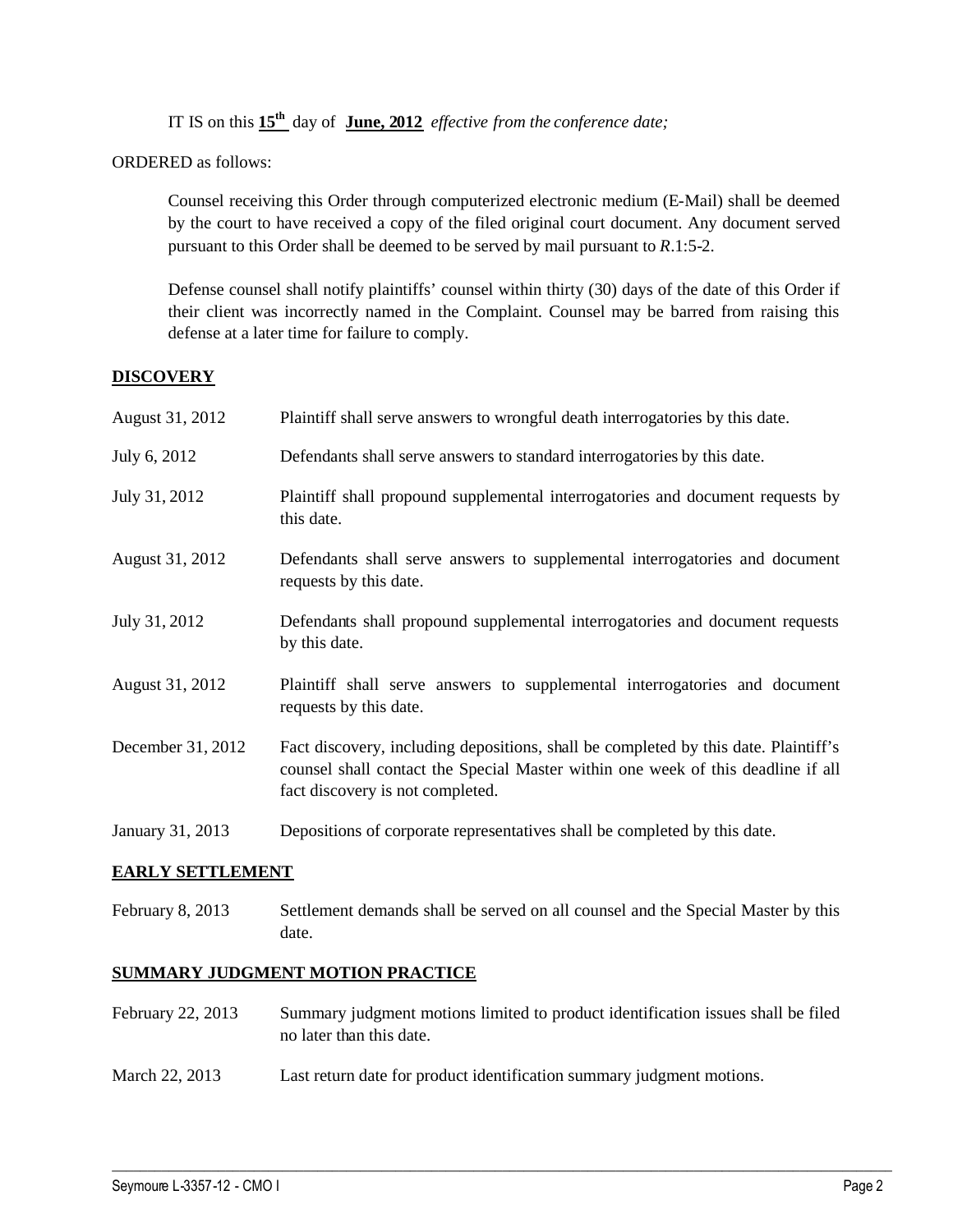# **OTHER MOTIONS**

March 8, 2013 Filing date.

April 5, 2013 Return date.

### **MEDICAL DEFENSE**

| July 31, 2012     | Any defendant wishing to present a medical defense shall advise all counsel of its<br>intention by entering a Notice of Appearance of Defense Medical Counsel by this<br>date. Any defendant who does not file such an appearance by this date may be<br>foreclosed from asserting a medical defense. |
|-------------------|-------------------------------------------------------------------------------------------------------------------------------------------------------------------------------------------------------------------------------------------------------------------------------------------------------|
| December 31, 2012 | Plaintiff shall serve additional medical expert reports by this date.                                                                                                                                                                                                                                 |
| December 31, 2012 | Plaintiff is to arrange for the transfer of pathology specimens and x-rays, if any,<br>by this date.                                                                                                                                                                                                  |
| April 19, 2013    | Defendants shall identify its medical experts and serve medical expert reports, if<br>any, by this date.                                                                                                                                                                                              |

### **LIABILITY EXPERT REPORTS**

- March 29, 2013 Plaintiff shall identify its liability experts and serve liability expert reports or a certified expert statement by this date or waive any opportunity to rely on liability expert testimony.
- April 30, 2013 Defendants shall identify its liability experts and serve liability expert reports, if any, by this date or waive any opportunity to rely on liability expert testimony.

### **EXPERT DEPOSITIONS**

May 17, 2013 Expert depositions shall be completed by this date. To the extent that plaintiff and defendant generic experts have been deposed before, the parties seeking that deposition in this case must file an application before the Special Master and demonstrate the necessity for that deposition. To the extent possible, documents requested in a deposition notice directed to an expert shall be produced three days in advance of the expert deposition. The expert shall not be required to produce documents that are readily accessible in the public domain.

### **PRE-TRIAL AND TRIAL**

April 17, 2013 @ 1:30pm Settlement conference. All defense counsel shall appear with authority to negotiate settlement and have a representative authorized to negotiate settlement available by phone. Any request to be excused from the settlement conference shall be made to the Special Master no later than 4:00pm of the day prior to the conference.

 $\_$  ,  $\_$  ,  $\_$  ,  $\_$  ,  $\_$  ,  $\_$  ,  $\_$  ,  $\_$  ,  $\_$  ,  $\_$  ,  $\_$  ,  $\_$  ,  $\_$  ,  $\_$  ,  $\_$  ,  $\_$  ,  $\_$  ,  $\_$  ,  $\_$  ,  $\_$  ,  $\_$  ,  $\_$  ,  $\_$  ,  $\_$  ,  $\_$  ,  $\_$  ,  $\_$  ,  $\_$  ,  $\_$  ,  $\_$  ,  $\_$  ,  $\_$  ,  $\_$  ,  $\_$  ,  $\_$  ,  $\_$  ,  $\_$  ,